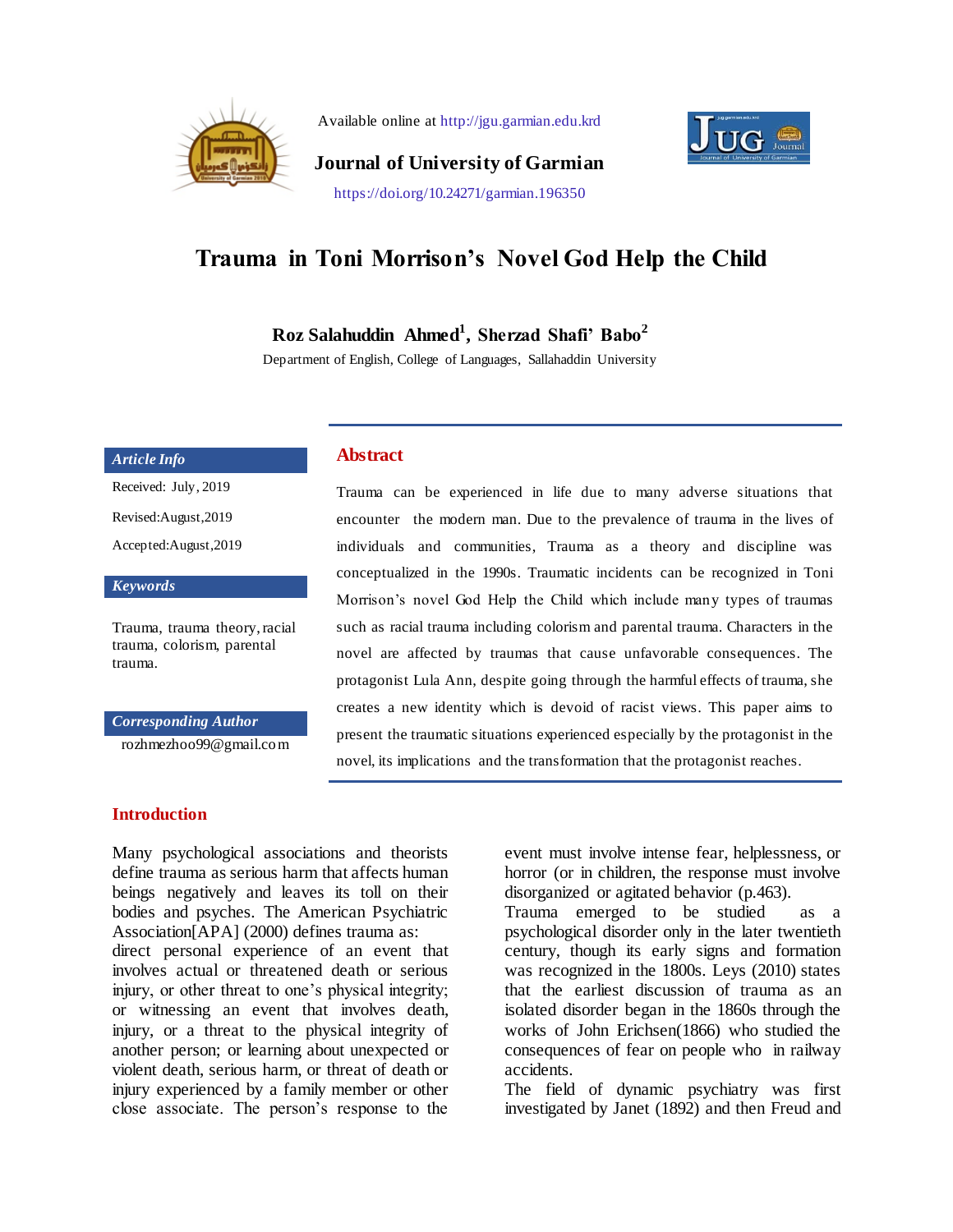Breuer (1093-1895) who published studies about the dynamics of hysteria. Janet is accountable for the positive characterization of hysteria. Later Freud in 1893 developed his posttraumatic model to cover all hysterical symptoms. Both Freud and Janet acknowledged the contribution of biological and social elements in the formation of hysterical symptoms but only Janet (1892) emphasized each of the biological, psychological and social factors that affects each person. Freud's Psychological models remained illness related. By contrast, Janet developed a health focused model based on growth and maintenance of the self. This was founded on the analysis of personality based on memory and other percepts.

Herman (1992) clarified that Freud first claimed that hysteria affects women due to sexual abuse when he conducted his hypnotic studies and it is the main cause of trauma but later he abandoned this conviction in fear of the clash between him and the patriarchal society which was and still is in control. Freud (1952) constituted his theories that are related to the unconscious mind and the unconscious fantasies to explain psychological phenomena. In the wake of the two World wars and the Holocaust in addition to the emergence of feminism in the 1970s due to increased maltreatment of women and domestic violence, the field of trauma studies started to emerge reaching its full formation and recognition starting from the year 1990.

Kolk (2014) reveals reports that 12 million women were victimized by rape in the United States in 2014 alone. He further clarifies that fifty percent of those women were under the age of fifteen at the time of assault. He expounds a survey that reveals that every year there are three million cases of child abuse. Kolk clarifies that children affected by trauma will probably be affected by its negative consequences even in adulthood. Kolk demonstrates that traumatic memories are vivid, unchanging and easily triggered which creates difficulties for the traumatized in order to continue functioning in life Cathy Caruth (1996) offers an extensive study of trauma narratives by analyzing them according to trauma theory and psychoanalysis. Caruth further poses the question of whether trauma is a form of death or survival. She concludes that trauma is a form of death and

then of survival which is elucidated by the intersection that happens between the language of literature and psychoanalytic theory. Caruth continues to reinterpret Freud's writing on trauma. She illustrates that the language of trauma is literary because it challenges our understanding. Caruth presents Freud's theory of latency which refers to the reoccurring of traumatic experience, a reliving of the traumatic experience because during latency traumatic symptoms are not apparent and this causes the repetition of the traumatic experience. These notions about trauma are the basis of the emergence of trauma as a theory and a literary discipline which makes authors like Toni Morrison portray traumatic aspects in their novels. Toni Morrisons's novel God Help the Child is presented with reference to her fiction and the traumatic events that encounter her protagonist in the novel.

### **1. Toni Morrison's Fiction and Racial Trauma**

Toni Morrison is known for a unique style of writing, that is why her writing style investigated by many scholars to reveal her special interests and areas of focus in writing. Yoshinobu (2001) states that Toni Morrison's aim is to make a literature that is both beautiful and political also at the same time. Morrison's writing is centered around the dilemma's between narrative based on history and narrative based on myth particularly Black history and Black myth. Morrison investigates Western myths related to religion, politics and legal discourse with some shades of magical realism which addresses the imperialistic and malecentered discourse.

 Morrison presents the difficult traumatic past of African Americans but she insists that the traumatic past presented is necessary through representing the complexity of traumatic past. In an interview for The Paris Review magazine, Elissa Schappell (1992) asks Morrison about how the black writers are recognized in a world which is dominated by white standards. Morrison states that she plays with the language written by opening it up. She says that she wrote a story entitled Recitatif in which there are two little girls who are orphans, one white and one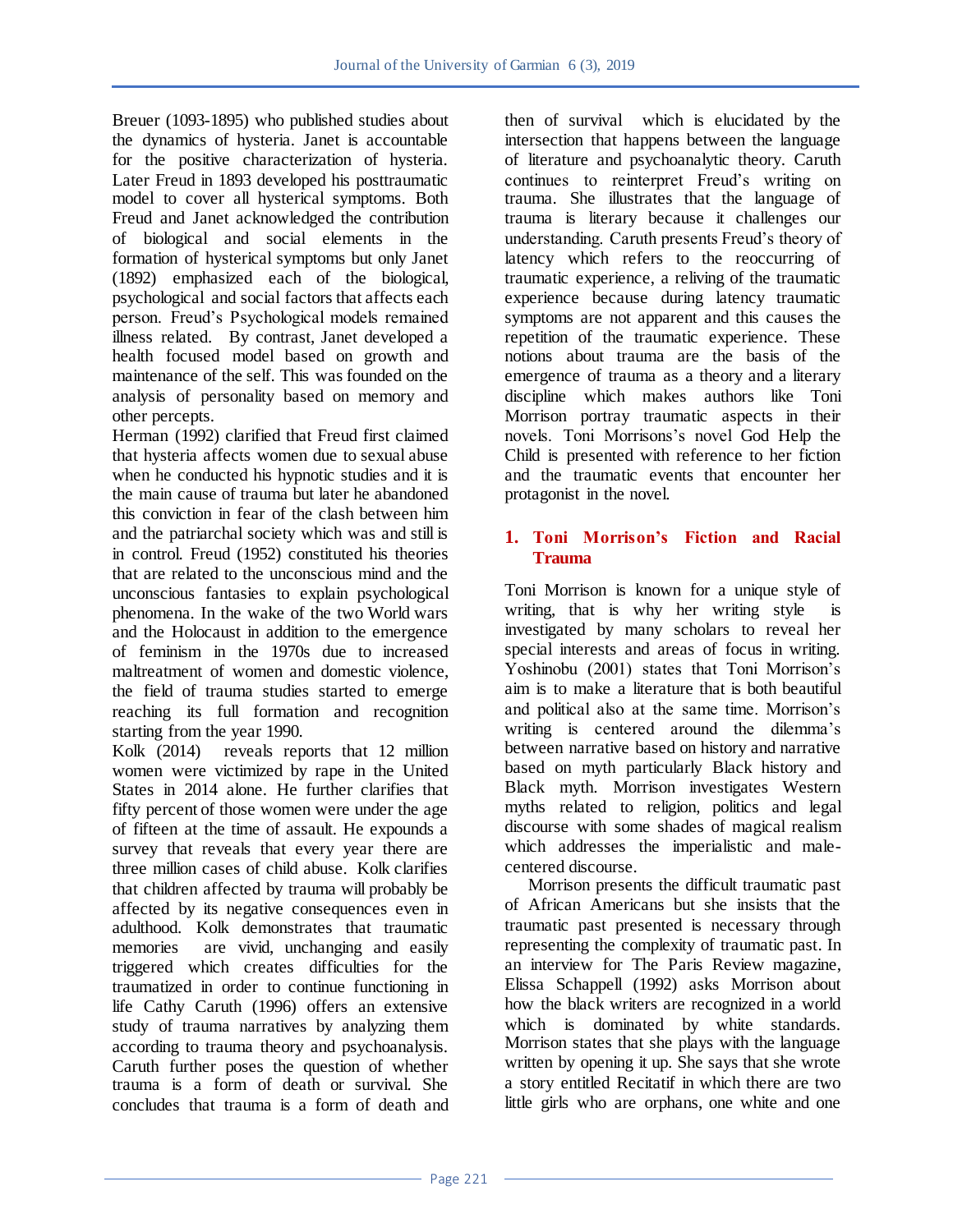black. But she does not inform the reader who is black and who is white. She asserts that she prefers to use class codes instead of racial codes. Duvall(2000) asserts that Morrison employs DuBois theory of Double Consciousness which he believes affects African Americans. Schappell (1992) states that Morrison is known for her mastery of public novel investigating the relationships between the races and sexes and the push and pull between civilization and nature. Additionally, Morrison focuses on combining myth and the fantastic with a deep political allegiance to her community and its crisis.

Morrison's own childhood experiences allowed her to be an advocate for protecting children. In an interview with Terry Gross for Fresh Air radio station (2015), she narrates the story of how her father protected her from a white man by throwing him down stairs thinking he was after his daughters and how she felt safe and protected:

I think his[Morrison's father] own experience in Georgia would have made him think that any white man bumbling up the stairs toward our apartment was not there for any good. And since we were little girls, he assumed that. I think he made a mistake. I mean, I really think the man was drunk. I don't think he was really trailing us. But the interesting thing was- he survived. B, the real thing for me was I thought- I felt profoundly protected and defended […]. So I didn't think of it as, oh, look, my father's a violent man. He never, you know, spanked us. He never quarreled with us. He never argued with us. He was dedicated, and he was sweet. So he did this thing to protect his children.

 Morrison in an interview with Carol Off (2015) for As It Happens Canadian show says "In this book, I [Morrison] was very interested in childhood trauma paralyzing us in the contemporary world". However, Morrison also shows the possibilities of healing from horrors of the past. She presents how her characters are enabled to face their pain and suffering and reclaim their lives. Ramirez (2017) states that in God Help the child is a tale that is exposing childhood abuse and trauma but it is also a tale of healing and hope.

 Toni Morrison in her novel God Help the Child (2015) addresses the double standards that

African Americans adopt. The notion of "Double Consciousness" founded by DuBois  $(1903)$  in "The Souls of Black Folk" is considered a symptom of racial trauma which is also used by George Yancy (2008) who states that the white gaze is often is apprehended by exposing the eurocentric cultural perspective which is regarded a narrow perspective based on the European perspective which marginalizes the African American identity and omits the African American authorial space. The eurocentric white gaze leads to the objectification of African Americans instead of considering them as independent subjects. This gaze forces African Americans to view themselves out of themselves devoid of a sense of identity according to the perspective of the white world. Stayton (2017) states that these notions and struggles of the African American identity can be recognized clearly in Toni Morrison's novel God Help the Child. Morrison unveils the traumatic struggles of African Americans with historical and narratological context Stamm (1996) states that the cultural or racial trauma is considered to be more than physical harm of people, property and landscape such as what is seen in warfare. This type of trauma is directly or indirectly is an attack to lots of foundations that constitutes human dignity and societal/ethnic identity such as body/ space practices, history, language, religion and state and economics. Equiano (1814 ) narrates the facts during the journey across the Atlantic ocean which states that those Africans who survived the passage to America often considered themselves as motherless children being traumatized Africans who were confined with shackles and cuffs and they were bought and sold away. They were taken away from their communities and devalued. This traumatizing of the children of Africa would leave a deep wounding that lasts for generations. Collins (1991) states that black mothers, under the slave system, experienced excruciating painful time. The suffering they have gone through, made them not to raise up their children as usual but instead it let them accomplish infanticide. Black mothers and daughters face an unusual circumstance due to slavery and its aftermath ―Black daughters raised by mothers are affected by the hostile environment and have to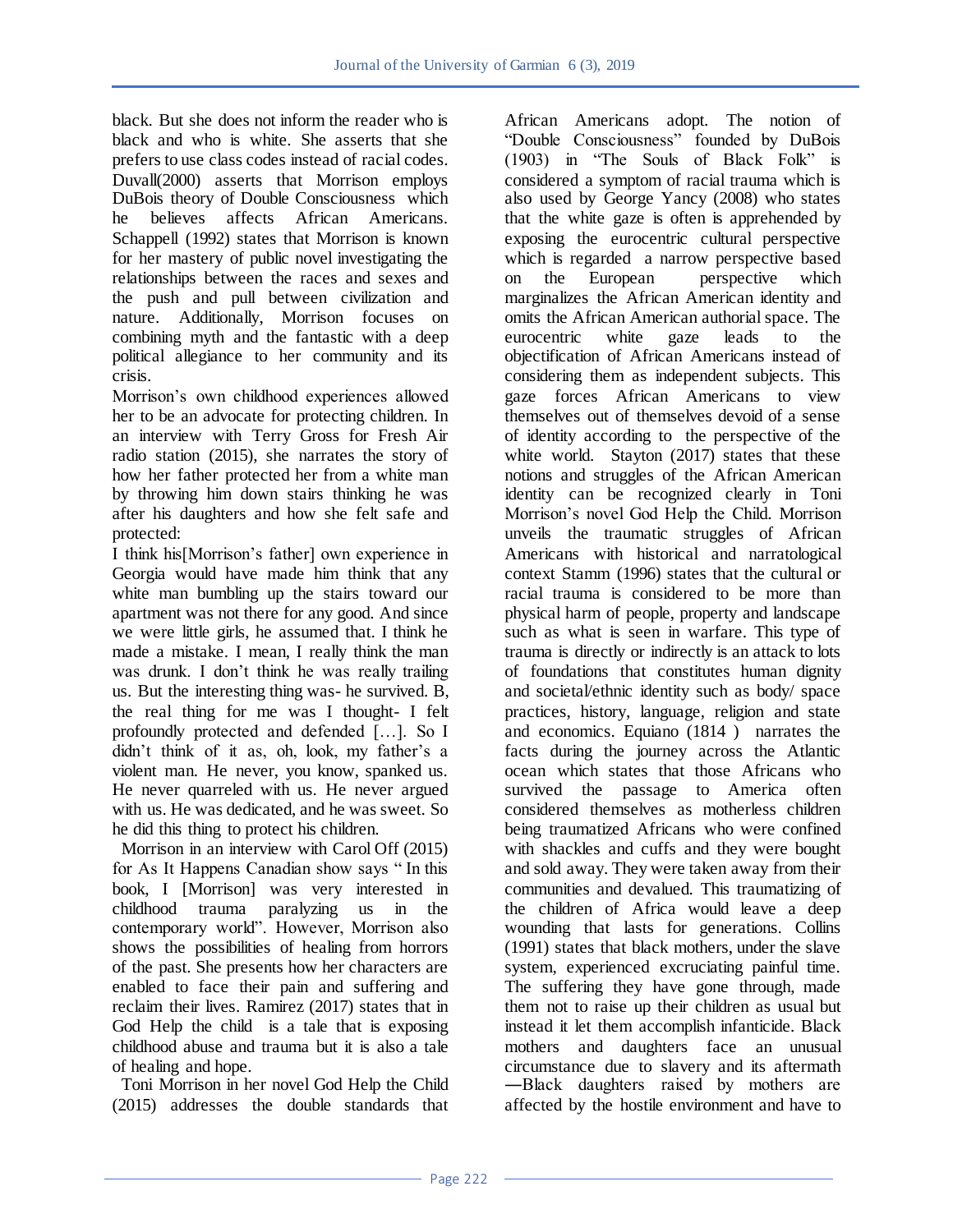be in constant wavering between their feelings about the difference between the idealized versions of maternal love extant in popular culture and the strict and often troubled mothers<br>in their lives. Sweetness suffers from the Sweetness suffers from the emotional burden of her husband's withdrawal from raising his daughter after her birth. Adrienne Rich (1976) in her analysis of the dilemma of the mother who brings up her children without support from their father, argues as follows:

The black mother has been charged by both white and black males with the —castration of her sons through her so-called matriarchal domination of the family, as breadwinner, decision-maker, and rearer of children in one. Needless to say, her —powerl as —matriarchl is drastically limited by the bonds of racism, sexism, and poverty. What is misread as power here is really survival-strength, guts, the determination that her children's lives shall come to something even if it means driving them, or sacrificing her own pride in order to feed and clothe them (p. 204).

 Morrison clearly shows the effects of race based trauma which hits the core of the African American identity. The effects of communal or racial trauma disables the formation of black identity. Identity formation is constituted through creating a unity between the self and the community because the self is constructed within the community. This is shown in W.E. B DuBois's text (1903) when he explains the internal conflict the African American individual feels, he says: "It is peculiar sensation, this double consciousness, this sense of always looking at one's self through the eyes of others, of measuring one's soul by the tape of a world that looks on in amused contempt and pity" (p.45).

Kai Erickson(1995) in her acclaimed work Everything in Its Path makes a distinction between individual trauma and communal trauma clear. She states: "By individual trauma, I mean a blow to the psyche that breaks through one's defenses so suddenly and with such brutal force that one cannot react to it effectively… By collective trauma, on the other hand, I mean a blow to the basic tissue of social life that damages the bonds attaching people together

and impairs the prevailing sense of community" (p.153).

 New Historicism is a key theoretical perspective coined in the 1970s which is pluralistic in its application and questions the assumed notion that history and historical narratives are all objective . Prior to New Historicism, Historical theory was prevalent that assumed that historical record and narratives are objective in nature. This contradiction in beliefs about history paves the ways for new possibilities and interpretations proposed by authors (Stayton, 2017).

D.G. Myers (1989) clarifies the major premises of New Historicism as a theory:

The proper way to understand it [New Historicism], therefore, is through the culture and society that produced it. (2) Literature, then, is not a distinct category of human activity. It must be assimilated to history, which means a particular vision of history. (3) Like works of literature, man himself is a social construct, the sloppy composition of social and political forces- there is no such thing as a human nature that transcends history. Renaissance man belongs inescapably and irretrievably to the Renaissance. There is no continuity between him and us; history is a series 'ruptures' between ages and men. As a consequence, the historian/critic is trapped in his own 'historicity'  $(p.3-4)$ .

 Toni Morrison as a literary scholar uses the New Historicism theory to for creating new histories of the marginalized people of her race that shapes and reshapes the human experience and by historically placing voiceless people at the center of her narratives. She allows for openended interpretations of her literature. Morrison believes that literary works are the product of time but also at the same time literary works create ideologies. In reshaping history, Morrison attempts to urge African Americans to move beyond their past traumatic experiences. Morrison is interested in rememory which means the ability to tell and retell history from a human perspective. Goulimari (2011) states that Morrison might be considered subjective in her writings. However, Morrison does not intend to offer an objective view of the past through her writings, instead she favors a subjective view that match the literary school of New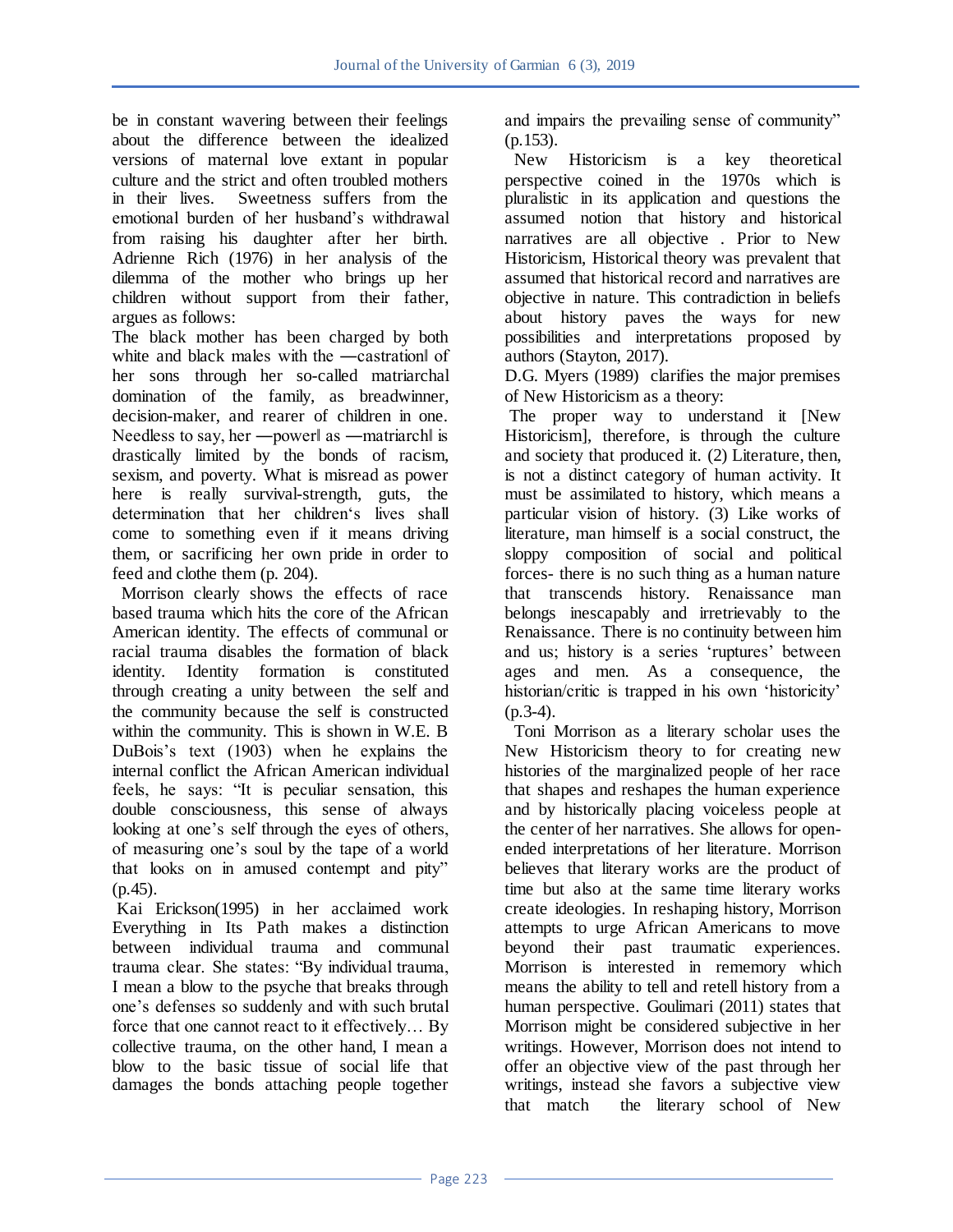Historicism which favors the effective portrayal of histories instead of the objective portrayal.

## **2. Femininity and the Social Stigma of Ugliness**

In her novel God Help the Child (2014) Morrison aims to present the black female experience within a white-dominated society and specifies the ways in which the identity of African American girls is affected by the prevailing cultural standards. As Cynthia Davis(1999) mentions all of "Morrison's characters exist in a world defined by its blackness and by the surrounding white society that both violates it and denies it"  $(p.7)$ . The destructive manifestations of racial oppression in Morrison's fiction underline the turbulence that African Americans experience. Being aware of the repeated pattern of discrimination, Morrison (2000) claims that ‗[t]he Look of white society [...] not only freezes the black individual but also classifies all blacks as alike' (p.10). Her African American characters, who have difficulty identifying themselves as members of the black community or have adopted white cultural standards, are fragile individuals struggling with self-definition and self-worth.

In God Help the Child (2015), Morrison emphasizes the usage of black beauty so that it becomes a profitable commodity for the cosmetics business and the fashion industry. Fragkouli (2017) states that Lula Ann (the protagonist), Aims to fit in the ideal image of exotic dark-skinned feminine. Lula Ann gets overly excited by the stereotypical portrayal of the luscious, curvy, and sensual black woman of the 1990s. Fragkouli (2017) states that Bride depends on her outward appearance and on her dark skin in order to be accepted as a respected member of the beauty industry. The novel highlights the pervasive effect of the established western beauty standards on the African American community in general and on black mothers and on vulnerable young black girls specifically. While growing up in the governance of the dominant white culture, black-skinned girls are bruised not only by the opinions and conducts of the whites but also by the opinions and attitudes of their own mothers.

 Massey and Denton (1993) state that Morrison's God Help the Child (2015) narrates the realities of contemporary America (from the 1990s to the first decade of the 21st century) and investigates whether the black female condition has improved. Aside from the fact that "skin color remains a powerful basis of stratification in the United States" (p.85), Morrison displays that gender can stimulate prevalent discrimination when it is afflicted with the sexist images of white supremacy. According to Robyn Wiegman(1995), Morrison depicts the ways "the social violences of race and gender"  $(p,1)$ influence the life and psychology of African American females. "America's quite violent and damaging historical exclusions" (Wiegman,1995: p.9) and social inequality are exposed. Morrison's fictional dark-skinned girls and women are dealt with as subhuman, and/or are treated as sex objects and male possessions. Davis (1999) states that considering ―[w]omanhood, like blackness, is Other in this society, and the dilemma of woman in a patriarchal society is parallel to that of blacks in  $\alpha$  racist one" ( p.12), Morrison's protagonists are twice victimized by sexist stereotypes because they are women and racist views because they are black skinned. Contextualizing Morrison's contribution with regards to the position of the African American women and the impact of white American culture on the black community, it is necessary to examine the literary objectives of black women novelists in terms of race and gender. African American female scholars, including Morrison, feel the urgency to break the silence and make black voices powerfully recognized and heard by the general public, especially by white American society. As Morrison explains in her essay, "Unspeakable Things Unspoken" (n.d.) that despite the fact that African American artists have been acknowledged and serious scholarship "has moved from silencing the witnesses and erasing their meaningful place in and contribution to American culture" (p.31) African American literature is frequently regarded as inferior, "imitative, excessive, sensational, mimetic (merely), and unintellectual"  $(p.32)$ . There are still stereotypical and minimizing representations of the literature created by African Americans even in contemporary white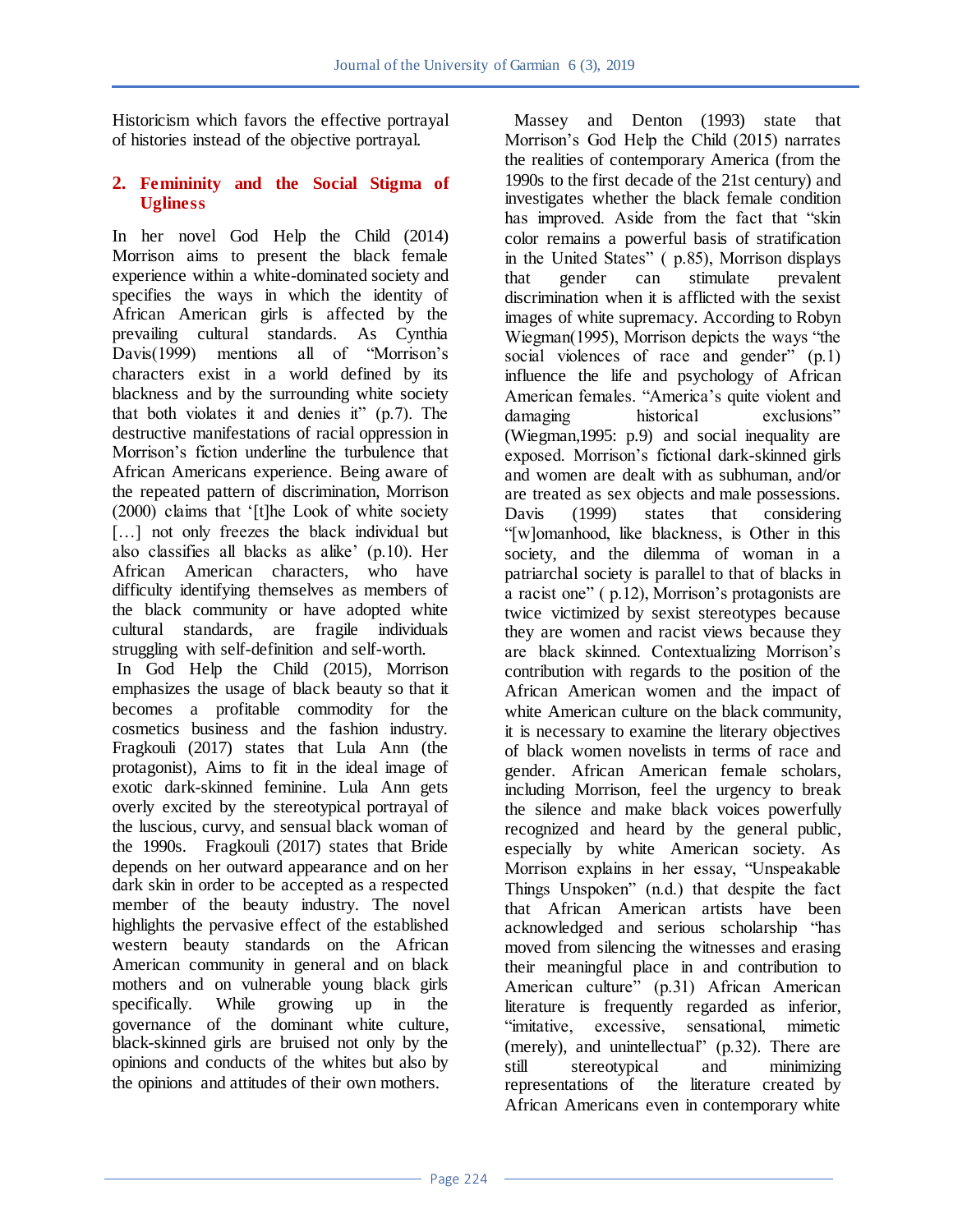aesthetics that seek to obscure the voice of the black race, keep its advancements hidden, and send blacks to the social margins. Despite the efforts of white racists to keep the system of racial segregation active, things began to change gradually in American society during the postwar decades. Missy Dehn Kubitschek(1998) emphasizes that "America's social landscape changed substantially from 1950 to 1970"  $(p.28)$ with the emergence of the Black Power movement, the feminist movement, the civil rights movement, and the "Black is Beautiful" campaign. A vital part of the black freedom struggle of the 1960s were African American writers and artists who worked to change the ways black Americans were represented in literature and the arts. This movement is known as the Black Arts movement. According to Elliott Butler-Evans (1989) states the black aesthetic was created to 'represent [b]lack life as lived by the [b]lack masses, to fashion identities that corresponded with those of ordinary [b]lack people, and to displace Western cultural hegemony' (p.21). Butler-Evans (1989) states that regarding Morrison's literary works, it has been said that the author uses fiction "as an instrument of empowerment" (p.7). To be more precise, Kubischek (1998) states that Morrison's novels are inseparable from "the Black Arts and feminist protests against racist and sexist injustice" (p. 30). In fact, Morrison exposes race and gender as the powerful tools with which white America suppresses and discriminates African American girls and women.

In fact, the depictions of black female bodies in popular culture debases and underestimates bodies of African American women. The black female is viewed continually as an inferior and dispensable sex object. In her essay, "Black Women: Shaping Feminist Theory," bell hooks(1994) points out that for a long time African American women and young girls were "daily beaten down, mentally, physically, and spiritually" and some of them still remain "powerless to change their condition in life" (p.270). Likewise, Frances Beale(1995) highlights the fact that black women, burdened by the traumatic experience of self-devaluation, are constantly "manipulated by the system, economically exploited, and physically assaulted"  $(p.146)$ .

Morrison wants to elucidate that the beauty industry is adamant on associating black femininity with sensational eroticism and on<br>associating African American women's American women's sexuality with promiscuity. In the American culture, the stereotypes of the past as Collins  $(2004)$  state are "are revived by the disseminated images of the mass media" (p. 182); the image of a dark skinned young woman as a sensual black sex object as Wolf (1992) states "links a commodified ‗beauty' directly and explicitly to sexuality," undermining "women's new and vulnerable sense of sexual self-worth" $(p,11)$ . The self-image of African American girls is greatly impacted by white American beauty ideals. Besides peer pressure, familial pressure which is also exercised upon them. The society urges women to adopt a certain image of female beauty . In the 1930s, black poor girls were flooded by portrayals of ideal beauty symbolized by white female actresses and by the standardized image of the popular Shirley Temple. By the 1990s beauty emerged as commodity; it composed a profitable product, which aided the American economy. The beauty industry based its financial profit on fashion supermodels who not only gained prevalent fame but also became the beauty icons of the decade. In God Help the Child, Morrison comments on these two time periods and demonstrates the ways the notion of beauty has influenced the live of some dark-skinned African American girls and affected their transition from girlhood to womanhood. Through the depiction of her fictional female character Bride, the author conveys that dark skin continues to influence the way young black girls view their femininity and that the misconception of ugliness attached to blackness continues to make the transition to womanhood a traumatic experience.

Paul Taylor (1999) states that '[A] white dominated culture has racialized beauty, [in] that it has defined beauty per se in terms of white beauty, in terms of the physical features that the people we consider white are more likely to have'. Ramirez (2017) states that God Help the Child novel can be viewed partially as a modern day fairy tale which is portraying a reinterpretation of one of the tales of the Danish writer Hans Christian Anderson titled 'The Ugly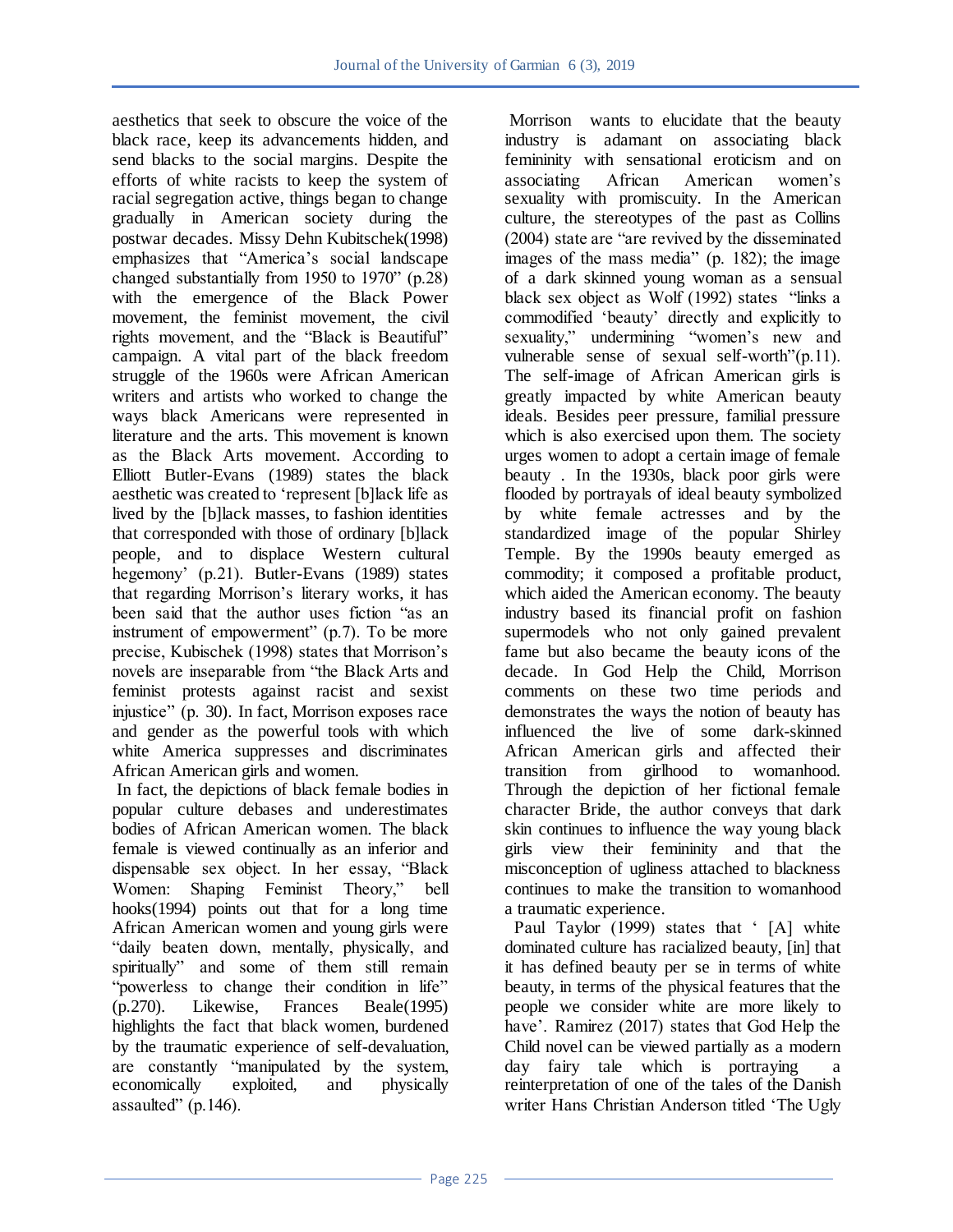Duckling'. This tale carries a powerful message of the importance of accepting self-image and valuing it. Henderson was rejected and bullied because of his gawky and strange physical appearance. His didactic tale is tailored to express and call for empathy and acceptance to the outcasts and those who are unfortunate. Morrison adopts the same technique in her novel but she uses the postcolonial discourse portraying African Americans especially African American women marginalized by the whitemale dominated societies.

 Ramirez (2017) states that Toni Morrison fits into Helen Tiffin's(1987) definition of the postcolonial literatures and their colonizing endeavors as deconstructing, clarifying and unmasking the European domination as well as defining a rejected and denied self. Toni Morrison explores the destructive traumatic effects of Lula Ann's construction of beauty. Western ideals of beauty are the basis of her traumatized self- identity causing her feeling of inferiority and self -disgust. Lula Ann' s childhood skin as a child are the antithesis of what the white race regards beautiful which prevents her from sensing her worth and developing her ethnic pride and racial love. Pistelli (2015) states that Lula Ann even falsely accuses her teacher Sofia Huxley of molesting a child 'to get the attention of her mother, whose abuse takes the form of a far more insidious lovelessness.' Harris (1991) states that Colonized members of minority groups and victims of racism and bigotry are likely to turn themselves to victimizers embracing the central cultural paradigms which causes 'the breakdown of the bonds of human caring in the novel [which] reflects the general absence of ethics and morality' (p.38). Black Females absorbed the racial message the light skinned females are superior to dark skinned females, which became a widely known phenomenon called shadeism or colorism. This phenomenon affected the African American females negatively which made their own beauty and identity unacknowledged. Song (2012) states that one of the universal themes of "The Ugly Duckling" fairy tale as in other fairy tales is Transformation particularly the internal transformation which brings about the transformation of the outside world. Ramirez (2017) states that Bride dresses

in white which addresses her submissiveness to Western beliefs about beauty and its materialistic values. Jensen (2013) states that in God Help the Child novel: " Morrison's critical depiction of materialism and consumerism reveals the crucial role the product manufacturers and advertisers in a consumer society play as creators and enforcers of dominant beauty standards" (p.4). Ramirez (2017) states that in the fairy tale The Ugly Duckling by Henderson, Duckling finds his transformation into a swan his authentic identity as he is finally accepted among other animals and humans. Bride in God Help the Child is just connected to her physical appearance and material values which are considered superficial due to her adherence to imposed ideals of beauty. Jeri, the image consultant of Bride is a white American who says to Bride 'You should always wear white, Bride. Only white and all white all the time' (Morrison 2015, p.33). Jeri added 'Not only because of your name'(Morrison 2015,p.33) after that he told her ‗ but because of what it does to your licorice skin' then he said "And black is the new black. Know what I mean? Wait. You're more Hershey's syrup than licorice. Makes people think of whipped cream and chocolate soufflé every time they see you" (P.33). What Jeri said made Bride laugh, she said ‗ Or Oreos?' ( Morrison 2015, p.33). Morrison emphasizes how Bride is commodified and sold as another beauty product. Bride whose "self-love is consistent with her cosmetic company milieu" (Morrison 2015, p.133).

But Bride does not mind to leave her cosmetic profession behind. She leaves for an identity journey to rural California to find her boyfriend to face him and question his rejection and abrupt departure.

‗Which was the same as confronting herself, standing up for herself" (Morrison 2015, p.98). Later Bride starts losing all the things that enslaved her to materialistic life like her car, her mobile phone, her clothes and so on. As Serpel (2015) writes that Bride undergoes a metaphorical death and loses her material and emotional comforts. Hence, her trip to California symbolizes her adherence to what is necessary and vital in her life. After her accident in the forest and in the middle of the scary night, Bride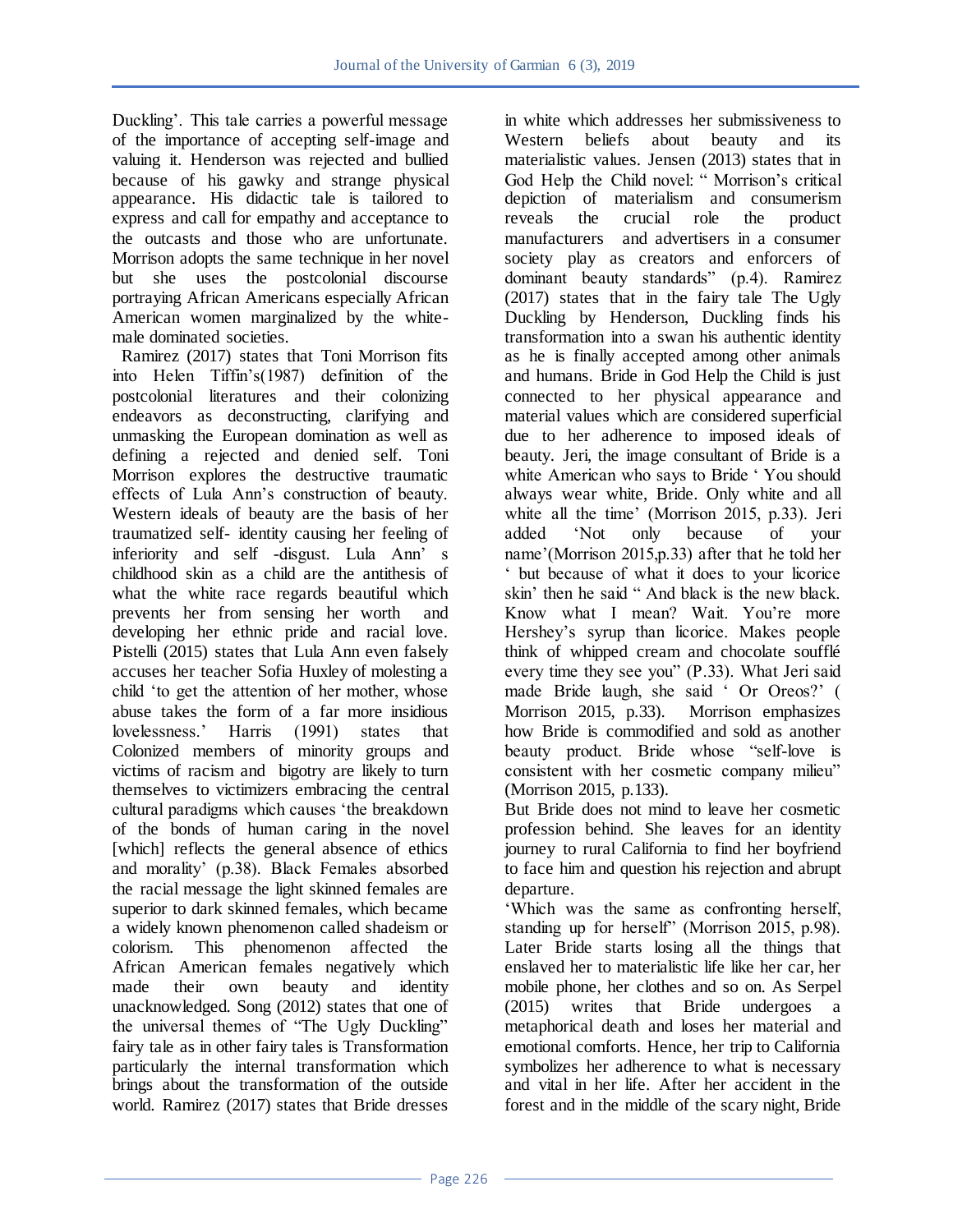senses ‗ World-hurt- an awareness of malign forces changing her from a courageous adventurer into a fugitive' (Morrison 2015, p.83).

Ramirez (2017) states that when Booker knows that Bride visited a child molester and brings her presents, he rebuffs her and tells her that she is not the woman he wants. Booker's spiteful words invigorates Bride and she sinks into an identity crisis, feeling "Dismissed" and "Erased" (Morrison 2015, p.38), which Morrison represents by the presenting elements of magical realism. Bride 'experiences' a physical reversal "back into a scared little black girl" (Morrison 2015, p.142), ‗losing' her femininity. Her transformation is portrayed through going through supernatural circumstances: the disappearance of her pubic and underarm hair, her ear piercings and her breasts. Her period stops and she even shrinks to the size of a child. And yet Scholes (2015) states that : "No one else appears to notice these changes. Whether they are real or simply the product of Bride's own imagination, it's impossible to tell; but the symbolism is clear: she is unable to escape her past and she can't escape her body". Morrison narrates:

After weeks of bird-washing Bride sank into the water with gratitude, prolonging the soaping until the water had cooled completely. It was when she stood to dry herself that she discovered that her chest was flat. Completely flat, with only the nipples to prove it was not her back. Her shock was so great she plopped back down into the dirty water, holding the towel over her chest like a shield (p.92).

The deconstruction of her femininity parallels Bride's journey of self-discovery, which leads to the eventual construction of her true womanhood through love and pregnancy. In God Help the Child novel, Bride's materialism is contrasted with the hippy couples' idealism. The couple Evelyn and Steve receive Bride after the car accident warmly and she realizes that all the people whom she thought loved her had scorned her and rejected her. Bride's concocted "hollywoody, teenager" name is in sharp opposite to the simplicity and hippy life of Evelyn and Steve. Bride wonders " Did she know anyway about good for its own sake, or love without things?" (Morrison 2015: p.92).

God Help the Child, in its similarity with the Ugly Duckling fairy tale, includes a conventional fairy-tale theme, unhappy childhood and abuse. From the very beginning, the gray duckling is rejected by everyone around him because he is distinct, too 'ugly' which equals an abuse experience. As Margaret F. Brinig and F. H. Buckley (1999) claim:

The story of the Ugly Duckling […] masks the tragedy of children who suffer abuse […]. More troubling is the evidence that 'different' children are more likely to be subjected to repeated abuse by parents or guardians […] [Duckling]is rejected by his mother, rebuffed by his brothers and sisters, picked on by the other ducks in the barnyard, and scorned by other animals (p. 41).

The experience of Lula Ann and her mother's ill treatment of her due to her color and the perceived racist codes that affect Lula Ann's life is similar to the experience of the Ugly Duckling. Jonathan Sturgeon (2015) argues that when Bride's pubic hair disappears and her period stops, she is affected psychologically by racial rejection. He states that two events are less surrealist indications than indications of psychosomatic aggression affecting the body due to racial rejection.

 Ramirez (2017) states that Bride in her epiphany away from her glamorous life realizes the destructive side of materialism and how materialism cannot replace her traumatic childhood. In The Ugly Duckling tale, Cat and Hen tell Duckling what to do to fit in. Duckling decides to go away and he survives a cold winter alone and is finally rescued by a peasant. Ramirez (2017) states that Bride finds her selffulfillment through the forest which represents her inner self. When the little emerald eyed girl Rain, finds Bride at the time of her car accident Bride likens her to Lewis Carol's constantly grinning cat. Rain watches how Steve rescues Bride in total awe with her mouth open. She also appears and disappears as if she is in a fantastical world. The Cheshire Cat is the only character that understands Alice(Bride). Rain confesses to the blue-black woman about her traumatic childhood at the hands of her mother. Her story demonstrates that the world is reigned by nonsense as in what happens in Alice in Wonderland story which is the same with what trauma causes in the lives of the people affected.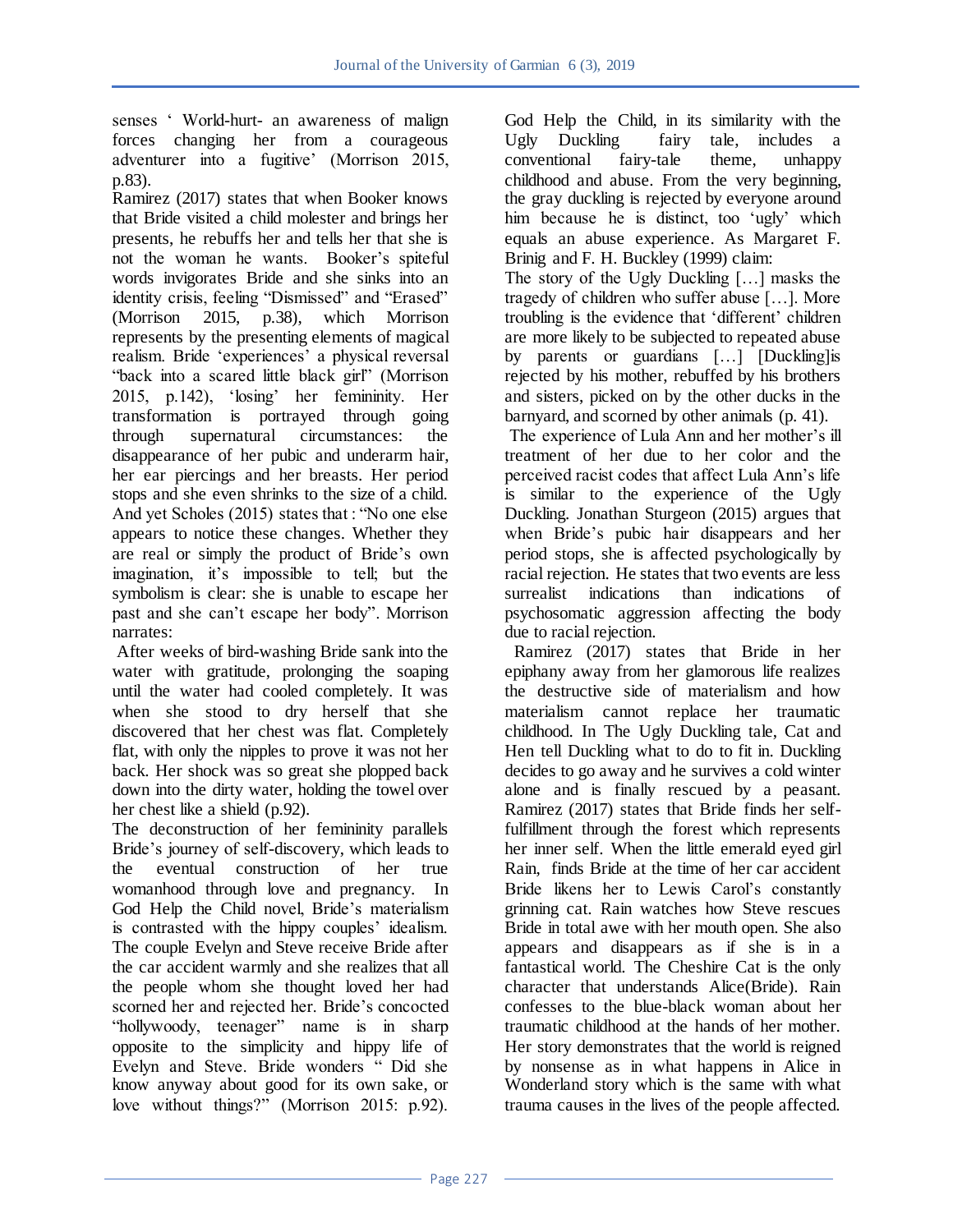While the curious Alice attempts to find what a fulfilling life looks like. Morrison attempts to devaluate the myth of beauty, emphasizing the fact that being beautiful is not enough, and that sticking to materialist values is unhealthy and self-destructive. hooks (1992) states that: 'It is only as we collectively change the way we look at ourselves and the world that we can change how we are seen. In this process, we seek to create a world where everyone can look at blackness, and black people, with new eyes' ( p.6). Morrison wants to shed light on the postblack or new-black term which leads also to term post racial blackness, all referring to the efforts to neutralize the expression "negro" to "black" to gain pride and self- regard. According to Taylor (2016), to be post black is to be affected by the fluidity of black identity by wrestling with how to orient oneself according to the norms of a wider society.

# **3. Morrison's Black Maternal Figures and their Adoption of Beauty Standards**

It is worth to be noted that not only white racist Americans are considered responsible for the traumatized black female psyches, damaged lives, and distorted mindsets, but also those members of the African American society, who have held the sexist ideology and the white beauty myth. African American female novelists aspire to accentuate the effects of shadeism which maintains its hold on white American society and on African American communities, and continues to cause psychological harm.

The role of the mother is extremely influential when it comes to African American girls' development of character and their shift from girlhood years to womanhood. Inevitably, black mothers stand as the most supportive female figures with whom young black girls can identify. Because mothers represent models of womanhood, daughters unconsciously follow their opinions without questioning them. Therefore, African American mothers can be held accountable when they unconsciously support the stereotypical image of the ugly and repulsive black girl, as it has been constructed and imposed by white American culture. When Bride was born, her mother felt shocked due to her very dark bluish skin. Sweetness says:

It didn't take more than an hour after they pulled her out from between my legs to realize something was wrong. Really wrong. She was so black she scared me. Midnight black, Sudanese black. I'm light-skinned, with good hair, what we call high yellow, and so is Lula Ann's father. Ain't nobody in my family anywhere near that color. Tar is the closest I can think of yet her hair don't go with the skin. It's different—straight but curly like those naked tribes in Australia. You might think she's a throwback, but throwback to what? You should've seen my grandmother; she passed for white and never said another word to any one of her children (Morrison 2015, p.3).

Harris (2001) states that By maintaining the white beauty standards, black maternal figures leave themselves and their female children exposed to the institutionalized "white power" and seem to have little resistance against the stereotypical representation of "black female bodies in American popular imagination"  $(p, 2)$ . Devoid of its beauty, blackness becomes a burden especially in the eyes of mulatto mothers. As a result, those black mothers who teach their black-skinned daughters to embrace their inferior position in society and see themselves as symbols of ugliness can be held accountable for charging their children with feelings of self-hatred.

 Lula Ann's mother lives according to the imposed ideals of the white racist society. This black woman lives by the white standards and views black skin color as a curse. Sweetness says:

Some of you probably think it's a bad thing to group ourselves according to skin color—the lighter, the better—in social clubs, neighborhoods, churches, sororities, even colored schools. But how else can you avoid being spit on in a drugstore, shoving elbows at the bus stop, walking in the gutter to let whites have the whole sidewalk, charged a nickel at the grocer's for a paper bag that's free to white shoppers? Let alone the name calling (Morrison 2015, p.4).

This is the reason why her daughter feels inferior and is deprived of maternal affection. From the very beginning of the novel, Sweetness is introduced to the readers, who recites her side of the story. Lula Ann's coming to the world is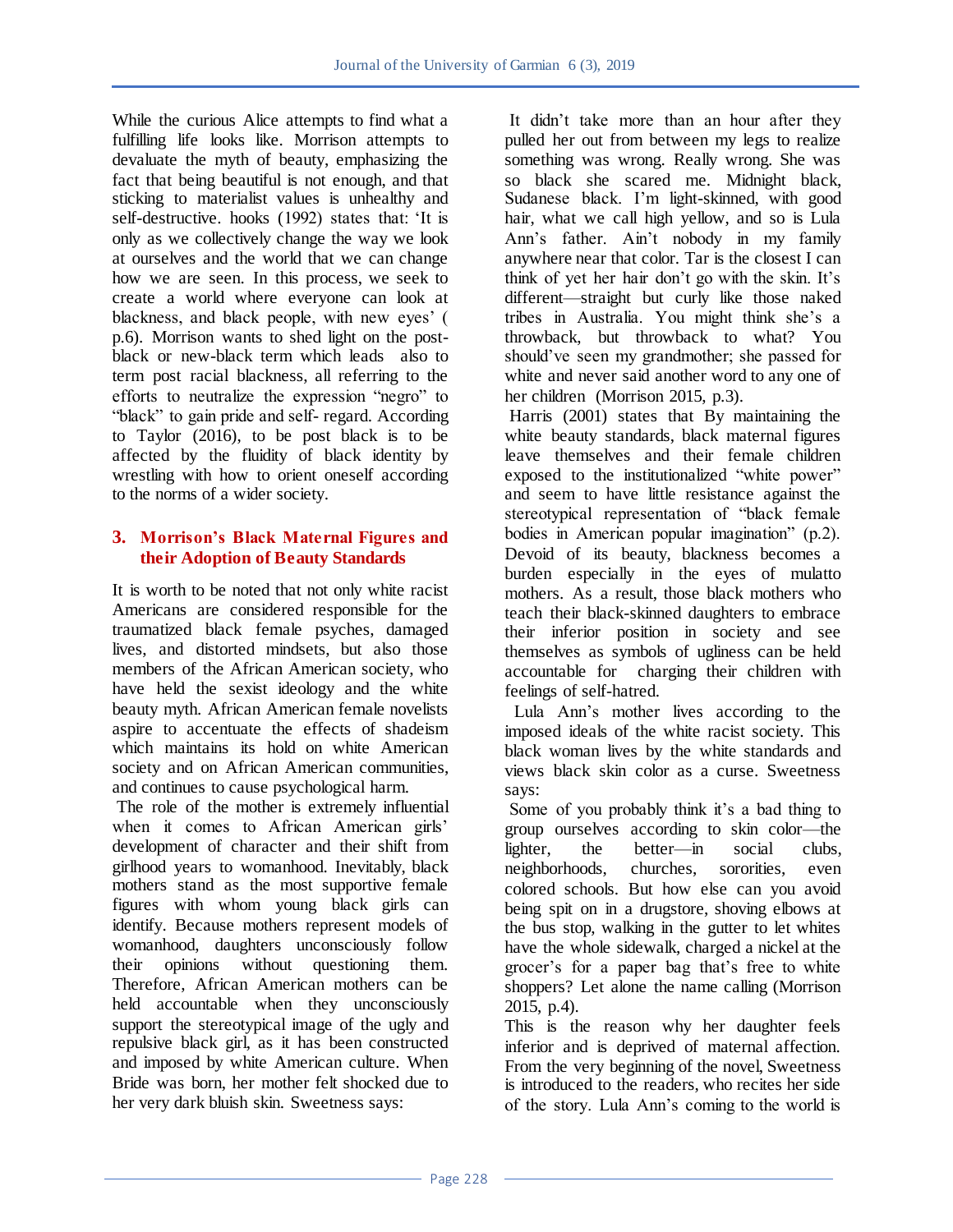an unfortunate occasion for this mulatto mother. Lula Ann's skin is so black it petrifies her. Sweetness rejects her responsibility for Lula Ann's skin color, which she describes as  $\lq$ <sup>"</sup>[m]idnight black," "[s]udanese black" (3). In particular, Sweetness, a light-skinned woman "with good hair" (Morrison 2015, p.3) compares herself to her daughter's physical appearance and blue-black skin, and concludes that her baby resembles "those naked tribes in Australia" because Lula Ann has "straight but curly hair" (Morrison 2015, p.3). In this way, Sweetness remotes herself from Lula Ann by specifying all the bodily differences that distinguish them from each other. Sweetness adheres to the ideals of the dominant white culture when she admits that skin color is a means of dividing individuals into groups; "the lighter [the skin color] the better" (Morrison 2015, p.4). Sweetness expresses her fears of name-calling, but also believes that light-skinned blacks who can pass as whites avoid "being spit in a drugstore, shoving elbows at the bus stop, walking in the gutter to let whites have the whole sidewalk, charged a nickel at the grocer's for a paper bag that's free to white shoppers" (Morrison  $2015$ , p.4). Sweetness confesses that Lula Ann embarrasses her. The destructiveness of white American beauty standards is highlighted when, right after her daughter's birth, Sweetness tries to kill her baby girl by holding "a blanket over her face and press[ing]" (Morrison 2015, p.5). She even thinks "of giving her away to an orphanage someplace" (Morrison 2015, p.5). Abandoned by her husband due to "that terrible color" (Morrison 2015, p. 5) with which their child was born, Sweetness turns against Lula Ann, viewing her as a stranger and an enemy.

Alarmed by the inferior position submitted to black children like Lula Ann by white American society, Sweetness manages to discipline her daughter and teach her "how to behave, how to keep her head down and not to make trouble" (Morrison 2015: p. 7). Her submission and awareness of American racism and prejudice and "of skin privileges" (Morrison 2015, p. 43), shapes Sweetness' attitude toward the child. The mother believes that she protects Lula Ann, because as she says, the child "didn't know the world" (Morrison 2015, p.41). She begins practicing what she believes is necessary by

pressuring Lula Ann to call her 'Sweetness' instead of 'Mother' or 'Mama'  $(p.6)$ , so that she would not be linked with her dark skin color in public. Also, she continuously asserts that Lula Ann's blackness is not her fault. Even if Lula Ann decides to change her name several times, Sweetness is convinced that her "color is a cross" she will always carry"(Morrison 2015, p. 7). Consequently, Lula Ann tries to win her mother's affection and acceptance by holding a white American teacher accountable for child abuse. Lula Ann wants to gain feelings of worthiness that she is deprived of and make her mother proud. Lula Ann gives a false testimony to satisfy her mother. Throughout the novel Morrison narrates how Lula Ann explains that being touched and caressed by her mother is needed and crucial for her wellbeing. Unfortunately, Sweetness refuses to touch her daughter and feels frustrated when she has to give her a bath. Being submissive to the ideology of colorism, Sweetness shows no interest in caring for her daughter. The child's dark skin repels this mulatto mother from embracing or kissing her child. Although Morrison places Lula Ann's birth in the 1990s, she aims to imply that the imposed dominant beauty standards still influence the consciousness of African American mothers and have an impact on the mother-daughter relationship. Sweetness justifies the ill treatment of her daughter Lula Ann and says:

But you have to understand: I had to protect her. She didn't know the world. There was no point in being tough or sassy even when you were right. Not in a world where you could be sent to a juvenile lockup for talking back or fighting in school, a world where you'd be the last one hired and the first one fired. She couldn't know any of that or how her black skin would scare white people or make them laugh and trick her. I once saw a girl nowhere near as dark as Lula Ann and who couldn't be more than ten years old tripped by one of a group of white boys and when she fell and tried to scramble up another one put his foot on her behind and knocked her flat again (Morrison 2015, p.41).

At the end of the novel, Bride undergoes a transformation and she finds out that she is pregnant from her boyfriend, Booker. The child presents a new life and a new hope that matches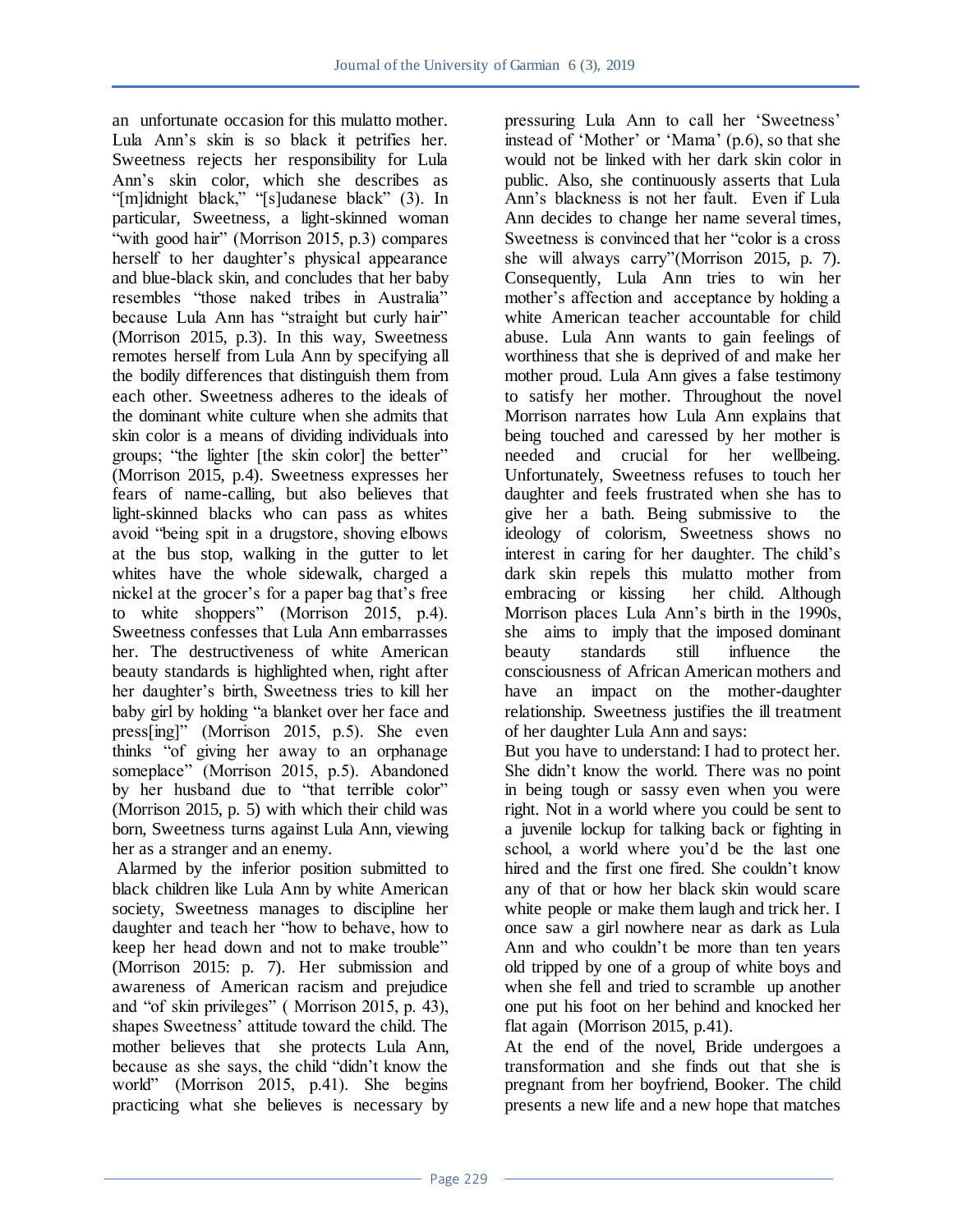the state that Bride reached eventually. Morrison narrates " A child. New life. Immune to evil or illness, protected from kidnap, beating, rape, racism, insult, hurt, self-loathing, abandonment. Error-free. All goodness. Minus wrath. So they believe" (Morrison 2015, p.175).

### **4. Conclusion**

 In God Help the Child, there are many traumatic experiences that affects the protagonist, Lula Ann. Racial trauma and parental trauma are the key traumas that face the protagonist in the novel. Lula Ann, the protagonist faces many unfavorable traumatic incidents because of her skin color and identity which is due to the injustice directed to the African American community in United States which is portrayed through the experience of her mother's treatment of her. Lula Ann realizes that she should not be commodified and continues her life devoid of her mother's influence and racial influences. Lula Ann's identity transforms by refusing to accept the racist stereotypes and by accepting her own identity which enables her to continue her life with hope and courage. Racial trauma causes many upheavals and challenges to the female African American identity which is portrayed in Toni Morrison's novel. Morrison diagnoses the symptoms of racial trauma through the novel and presents the possibility of healing through hope.

### **5. References**

- 1. American Psychiatric Association. (2000) Diagnostic and statistical manual of mental disorders (4th ed.,text (18th ed.). Washington, DC, American Psychiatric Association.
- 2. Andersen, H. C. (1909-14) The Ugly Duckling. Harvard, The Harvard Classics, 17 April.<http://www.bartleby.com/17/3/1.html> (Accessed May 3 2019).
- 3. Beale, F. (1995) "Double Jeopardy: To Be Black and Female." Words of Fire: An Anthology of African-American Feminist Thought. Ed. Beverly Guy-Sheftall. New York,The New Press. 146-55. Print.
- 4. Breuer J. Freud S. Studies on hysteria (1893- 1895). SE 2. London, Hogarth Press. 1966: 19- 305.
- 5. Brinig, M. F. & Buckley F. H. (1999) Parental Rights and the Ugly Duckling. Scholarly Works: 41-65.
- 6. Caruth, C. (1996). Unclaimed experience: trauma, narrative, and history. Baltimore, Johns Hopkins University Press.
- 7. Carter, T. (2012) Measuring Race-Based Traumatic Stress Injury: Clinical and Research Instruments. APA Annual Convention, Vancouver, British Columbia, Canada,May 3–6.
- 8. Collins, Patricia Hill. (1991) Black Feminist Thought: Knowledge, Consciousness and the Politics of Empowerment. New York: Routledge.
- 9. Davis, C. (1999) "Self, Society, and Myth in Toni Morrison's Fiction." Modern Critical Views:Toni Morrison. Ed. Harold Bloom. Philadelphia,Chelsea House . 7-25. Print.
- 10. DuBois, W.E.B.(1903) The Souls of Black Folk. A.C. McClurg&Co.,Chicago.
- 11. Duvall, J.(2000) The Identifying Fictions of Toni Morrison (Modernist Authenticity and Postmodern Blackness.
- 12. Erichsen, J.E.(1867) On Railway and Other Injuries of the Nervous System. Philadelphia, Henry C. Lea.
- 13. Erikson, K. (1995) 
"Notes on Trauma and Community."Caruth, Trauma 183-99.
- 14. Equiano, O.(1814) The Interesting Narrative of the Life of Olaudah Equiano, or Gustavus Vassa. the African, London.
- 15. Fragkouli,K. (2017) Skin Color Politics and the Beauty Standard: Examining African American Girlhood in Toni Morrison's The Bluest Eye (1970) and God Help the Child (2015). Aristotle University of Thessaloniki.
- 16. Freud, S., & Hutchins, R. M.(1952) The major works of Sigmund Freud. Chicago, W. Benton.
- 17. Freud, S. &James S.(1989) Beyond the Pleasure Principle. Norton. Goulimari, P. (2011) Toni Morrison. Routledge: New York.
- 18. Gross, T. (2015) "I Regret Everything':Toni Morrison Looks Back On Her Personal Life". Fresh Air. August 24, 2015. [http://www.npr.org.](http://www.npr.org/)..
- 19. Harris, T. (2001) Saints, Sinners, Saviors: Strong Black Women in African American Literature. New York, Palgrave. Print.
- 20. Herman, J. L. (1997) Trauma and recovery: the aftermath of violence--from domestic abuse to political terror. New York, BasicBooks.
- 21. hooks, b. (1992) Black Looks: Race and Representation. Boston,South End.